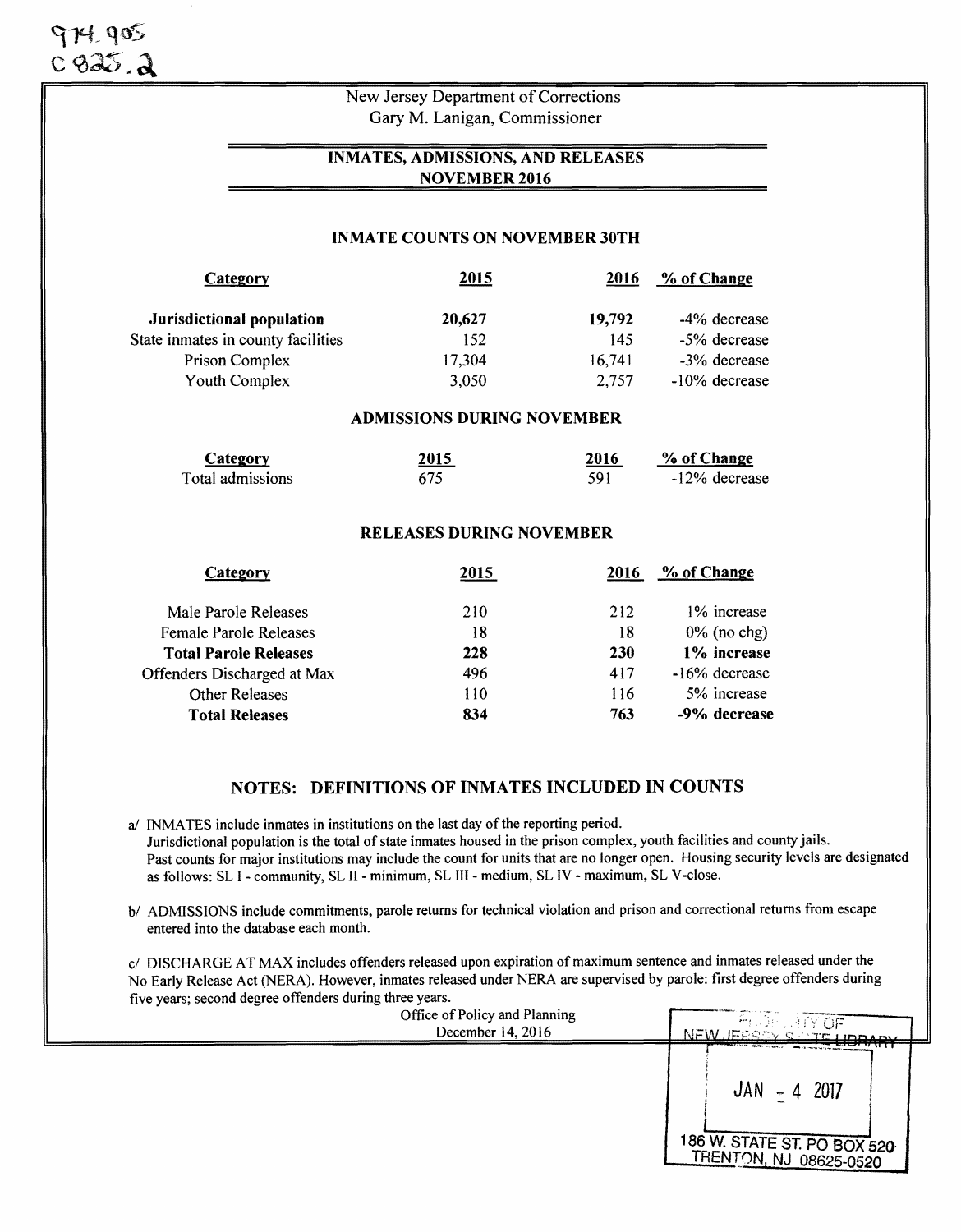|                                                  | By Month 2016 |              |              |              |              |              |              | By Fiscal Year - (06/30/XX) |                |              |              |              |
|--------------------------------------------------|---------------|--------------|--------------|--------------|--------------|--------------|--------------|-----------------------------|----------------|--------------|--------------|--------------|
|                                                  | Jun           | Jul          | A ug         | Sep.         | Oct          | Nov          |              | November 2015               | 2013           | 2014.        | 2015         | 2016         |
| TOTAL INMATES a/                                 | 20158         | 20022        | 20000        | 19940        | 19964        | 19792        | 20627        | -4%                         | 22993          | 22125        | 21077        | 20158        |
| STATE INMATES IN COUNTY FACILITIES               |               |              |              |              |              |              |              |                             |                |              |              |              |
| PRISON COMPLEX                                   | 212<br>16968  | 203<br>16880 | 191<br>16855 | 179<br>16783 | 201<br>16790 | 145<br>16741 | 152<br>17304 | $-5%$<br>$-3%$              | 149<br>18887   | 214<br>18245 | 231<br>17586 | 212<br>16968 |
| ADLT DIAG & TRT CTR (SL III)                     | 510           | 507          | 504          | 506          | 504          | 494          | 521          | $-5\%$                      | 580            | 561          | 540          | 510          |
| NEW JERSEY STATE PRISON                          | 1618          | 1641         | 1584         | 1603         | 1608         | 1594         | 1599         | 0%                          | 1831           | 1810         | 1664         |              |
| Main (SL IV)                                     | 1358          | 1365         | 1324         | 1321         | 1328         | 1328         | 1349         | $-2%$                       | 1519           | 1512         | 1352         | 1618<br>1358 |
| Ad-Seg (SL V)                                    | 260           | 276          | 260          | 282          | 280          | 266          | 250          | 6%                          | 312            | 298          | 312          | 260          |
| CRAF                                             |               |              |              |              |              |              |              |                             |                |              |              |              |
|                                                  | 683           | 749          | 783          | 723          | 800          | 788          | 619          | 27%                         | 958            | 864          | 671          | 683          |
| Central Reception (SL V)                         | 514           | 586          | 620          | 554          | 616          | 622          | 415          | 50%                         | 678            | 584          | 448          | 514          |
| Jones Farm (SL II)                               | 169           | 163          | 163          | 169          | 184          | 166          | 204          | -19%                        | 280            | 280          | 223          | 169          |
| CENTRAL MEDICAL UNIT (SL IV)                     | 8             | 7            | 9            | 12           | 8            | 10           | 5            | 100%                        | $\overline{7}$ | 12           | 8            | 8            |
| EAST JERSEY STATE PRISON                         | 1200          | 1200         | 1206         | 1208         | 1207         | 1204         | 1237         | $-3%$                       | 1418           | 1221         | 1237         | 1200         |
| Main (SL IV)                                     | 1162          | 1163         | 1165         | 1171         | 1169         | 1165         | 1198         | $-3%$                       | 1344           | 1203         | 1227         | 1162         |
| Rahway Camp (SL II)                              | 32            | 32           | 32           | 32           | 32           | 31           | 31           |                             | 51             |              |              | 32           |
| Detention (SL V)                                 | 6             | 5            | 9            | $\mathsf{s}$ | 6            | 8            | 8            | 0%                          | 23             | 18           | 10           | 6            |
| <b>BAYSIDE STATE PRISON</b>                      | 2069          | 2029         | 1984         | 1959         | 1948         | 1906         | 2162         |                             |                | 2191         |              |              |
| Main (SL III)                                    | 1150          | 1153         | 1167         |              |              |              |              | $-12%$                      | 2226           |              | 2203         | 2069         |
| Bayside Farm (SL II)                             | 587           | 550          | 532          | 1154<br>529  | 1153<br>522  | 1152<br>500  | 1153<br>661  | 0%<br>$-24%$                | 1169<br>707    | 1164<br>679  | 1173<br>681  | 1150<br>587  |
| Ancora Unit (SL II)                              | 332           | 326          | 285          | 276          | 273          | 254          | 348          | $-27%$                      | 350            | 348          | 349          | 332          |
| MID-STATE (SL III)                               |               |              |              |              |              |              |              |                             |                |              |              |              |
|                                                  |               |              |              |              |              |              |              |                             | 693            |              |              |              |
| SOUTHERN STATE (SL III)                          | 1638          | 1651         | 1643         | 1706         | 1683         | 1707         | 1938         | $-12%$                      | 1856           | 2171         | 2011         | 1638         |
| SOUTH WOODS (SL III)                             | 3372          | 3343         | 3359         | 3342         | 3344         | 3339         | 3356         | $-1%$                       | 3375           | 3388         | 3357         | 3372         |
| NORTHERN STATE                                   | 2420          | 2414         | 2379         | 2372         | 2367         | 2355         | 2430         | $-3%$                       | 2397           | 2524         | 2505         | 2420         |
| Main (SL IV)                                     | 1907          | 1889         | 1867         | 1857         | 1856         | 1867         | 1902         | $-2%$                       | 1684           | 1850         | 1921         | 1907         |
| Ad Seg (SL V)                                    | 351           | 358          | 360          | 344          | 348          | 334          | 336          | $-1%$                       | 545            | 484          | 392          | 351          |
| OCCU (SLV)                                       |               |              |              |              |              |              |              |                             |                |              |              |              |
| Fresh Start Program                              | 162           | 167          | 152          | 140          | 137          | 127          | 192          | $-34%$                      | 168            | 190          | 192          | 162          |
| Delta Unit (SL V)                                |               |              |              | 31           | 26           | 27           |              |                             |                |              |              |              |
| <b>EDNA MAHAN</b>                                | 664           | 648          | 663          | 667          | 654          | 653          | 717          | $-9%$                       | 775            | 774          | 729          | 664          |
| Main (SL II)                                     | 630           | 618          | 628          | 636          | 626          | 626          | 682          | $-8%$                       | 749            | 745          | 695          | 630          |
| AD SEG (SLV)                                     | 34            | 30           | 35           | 31           | 28           | 27           | 35           | $-23%$                      | 26             | 29           | 34           | 34           |
| CONTR. HALFWAY HOUSE (SL I)                      | 2786          | 2691         | 2741         | 2685         | 2667         | 2691         | 2720         | -1%                         | 2771           | 2729         | 2661         | 2786         |
| Ballington (T.L.C.)                              |               |              |              |              |              |              |              |                             |                |              |              |              |
| Bo Robinson Columbus House                       | 112           | 113          | 102          | 104          | 105          | 95           | 118          | $-19%$                      | 114            | 118          | 130          | 112          |
| <b>Bo Robinson</b>                               | 346           | 299          | 329          | 284          | 277          | 321          | 305          | 5%                          | 392            | 324          | 312          | 346          |
| Clinton House                                    | 40            | 39           | 42           | 45           | 44           | 44           |              |                             | 36             | 36           |              | 40           |
| C.U.R.A.                                         | 42            | 40           | 42           | 42           | 42           | 41           | 41           | $0\%$                       | 41             | 43           | 39           | 42           |
| Fenwick (Female)                                 | 51            | 50           | 50           | 50           | 49           | 50           | 49           | 2%                          | 49             | 50           | 46           | 51           |
| Fletcher House (VOA)                             | 83            | 84           | 72           | 77           | 78           | 75           | 84           | -11%                        | 77             | 82           | 87           | 83           |
| Garret House (VOA) (Female)                      | 42            | 41           | 38           | 39           | 40           | 37           | 39           | $-5%$                       | 46             | 47           | 41           | 42           |
| Harbor                                           | 255           | 252          | 251          | 252          | 257          | 253          | 259          | $-2%$                       | 257            | 248          | 252          | 255          |
| Hope Hall                                        | 173           | 167          | 174          | 174          | 167          | 170          | 172          | $-1\%$                      | 171            | 170          | 165          | 173          |
| Kintock Bridgeton Substance Abuse (Male)         | 189           | 181          | 181          | 170          | 169          | 154          | 175          | $-12%$                      | 208            | 177          | 156          | 189          |
| Kintock Bridgeton Work Release (Male)            | 202           | 202          | 186          | 196          | 203          | 216          | 211          | 2%                          | 170            | 200          | 197          | 202          |
| Kintock North Substance Abuse (Male/Female)      |               |              |              |              |              |              |              |                             | 141            |              |              |              |
| Kintock North Work Release (Male)                |               |              |              |              |              |              |              |                             | 178            |              |              |              |
| Mutual Agreement Prgm                            | 24            | 34           | 36           | 33           | 31           | 21           | 37           | $-43%$                      | 34             | 39           | 27           | 24           |
| Kintock Newark (Male) Correctional Treatment Pro | 309           | 299          | 300          | 306          | 300          | 295          | 305          |                             |                | 290          | 303          | 309          |
| Talbot Hall (Male)                               | 493           | 480          | 509          | 482          | 484          | 495          | 507          | $-2%$                       | 520            | 486          | 481          | 493          |
| Urban Renewal Corp. (Male/Female) Work Release   | 88            | 85           | 89           | 87           | 83           | 85           | 83           | 2%                          |                | 90           | 91           | 88           |
| <b>Tully House</b>                               | 337           | 325          | 340          | 344          | 338          | 339          | 335          | 1%                          | 337            | 329          | 334          | 337          |
| RENTRY - STAYING CONNECTED                       | 125           | 132          | 153          | 158          | 160          | 149          | 121          | 23%                         |                |              |              | 125          |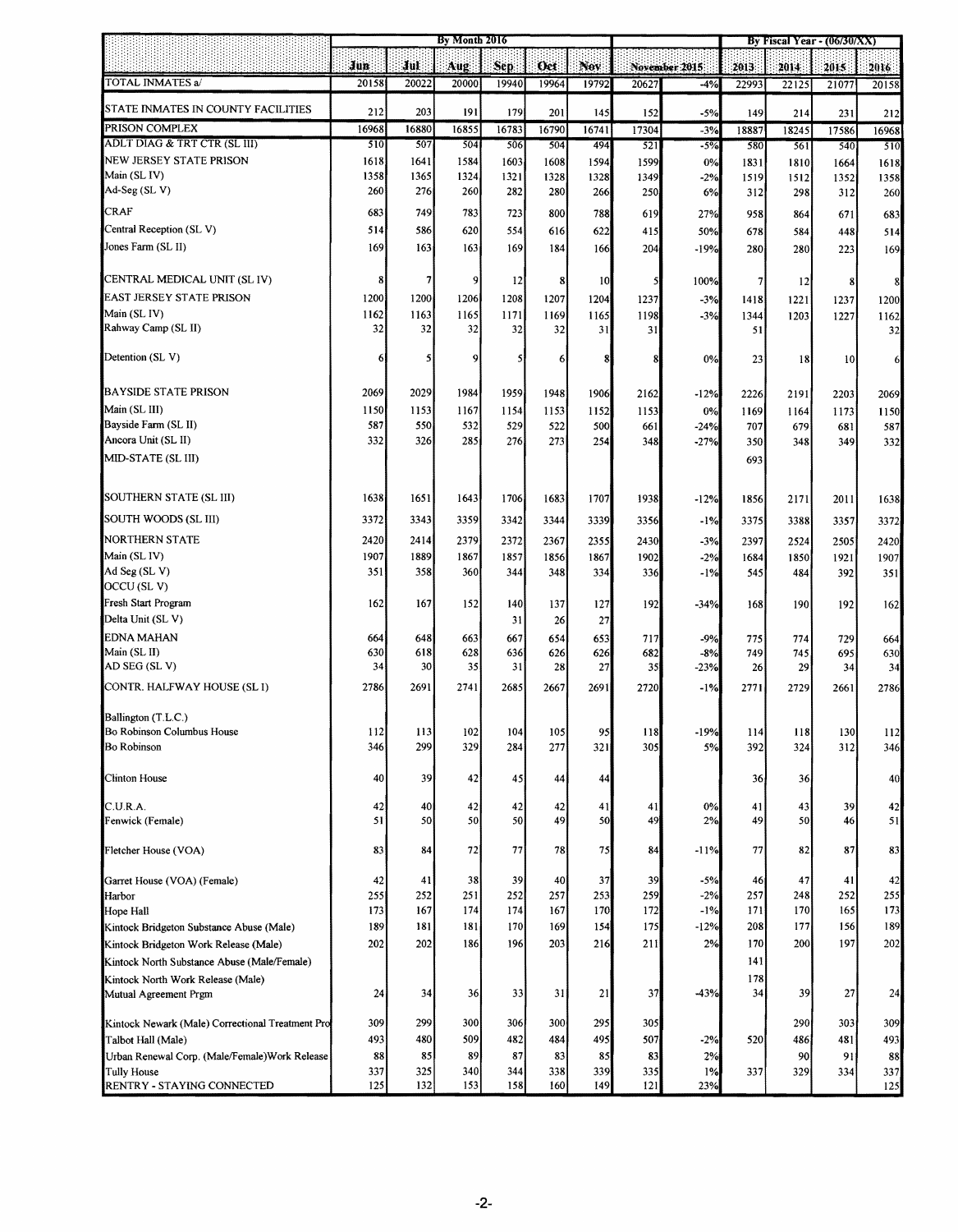|                                                | By Month 2016 |              |              |                         |               |                  |               |                  | Fiscal Years - $(6/30/XX)$ |               |              |              |
|------------------------------------------------|---------------|--------------|--------------|-------------------------|---------------|------------------|---------------|------------------|----------------------------|---------------|--------------|--------------|
|                                                | Jun           | Jul          | Aug:         | Sep.                    | Oct           | Nov <sup>.</sup> |               | November 2015 !! | 2013                       | 2014          | 2015.        | 2016         |
| <b>IYOUTH CORRCTNL COMPLEX</b>                 | 2853          | 2807         | 2801         | <b>2820</b>             | 2813          | 2757             | 3050l         | $-10%$           | 3957                       | 36661         | 3260         | 2853         |
| IGARDEN STATE RECPTN & YTH<br>Main (SL III)    | 1433<br>1433  | 1426<br>1426 | 1413<br>1413 | 1420<br>14201           | 1418<br>1418I | 1415<br>1415     | 1557<br>15571 | $-9%$<br>$-9%$   | 18401<br>1840              | 1689<br>1689  | 1664<br>1664 | 1433<br>1433 |
| <b>IALBERT C. WAGNER</b><br>Main (SL III)      | 658<br>397I   | 633<br>380I  | 634<br>364   | 616 <sup>1</sup><br>341 | 640<br>373    | 646<br>390I      | 673<br>4201   | $-4%$<br>$-7%$   | 1042<br>754 I              | 1014<br>734 I | 696<br>430I  | 658<br>397   |
| Ad Seg (SL V)                                  | 261           | 253          | 270l         | 275                     | 267           | 256              | 253           | 1%               | 288                        | 280           | <b>2661</b>  | 261          |
| <b>IMOUNTAINVIEW YTH CORR</b><br>Main (SL III) | 762<br>762    | 748<br>748I  | 754<br>7541  | 784<br>7841             | 755<br>7551   | 696I<br>696I     | 820<br>820    | $-15%$<br>$-15%$ | 1075<br>1075               | 963<br>9631   | 900<br>9001  | 762<br>762   |

## END OF MONTH INMATE POPULATION (Continued)

### INMATES BY HOUSING SECURITY LEVEL\*

|                             | By Month 2016 |       |               |       |       |                      |                   |                            |               |        | Fiscal Years $(6/30/XX)$ |       |
|-----------------------------|---------------|-------|---------------|-------|-------|----------------------|-------------------|----------------------------|---------------|--------|--------------------------|-------|
|                             | Jun           | Jul   | Aug           | Sep   | Oct   | $\blacksquare$ : Nov |                   | <b>November 20151 2013</b> |               | 2014 1 | 2015                     | 2016  |
| <b>TOTAL RESIDENT COUNT</b> | 20158         | 20022 | <b>200001</b> | 19940 | 19964 | 197921               | 20627             | $-4%$                      | <b>229931</b> | 22125  | 21077                    | 20158 |
| In County Facilities        | 212l          | 2031  | 191           | 1791  | 201   | 1451                 | 152               | $-5%$                      | 149           | 214    | 231                      | 212   |
| <b>SL I (Community)</b>     | 2786          | 2691  | 2741          | 2685  | 2667  | 2691                 | 2720              | $-1\%$                     | 2771          | 2729   | 2661                     | 2911  |
| <b>SL II</b> (Minimum)      | 1909I         | 1851  | 18281         | 1831  | 1825  | 1753                 | 2082 <sub>1</sub> | $-16%$                     | 2163          | 2081   | 1982                     | 1784  |
| SL III (Medium)             | 9262l         | 9208  | 9204          | 9253  | 9230  | 9193                 | 9765              | $-6%$                      | 11342         | 10670  | 10075                    | 9262  |
| <b>SL IV (Maximum)</b>      | 44351         | 4424  | 4365          | 4361  | 4361  | 4370                 | 4454              | $-2%$                      | 4554          | 4577   | 4508                     | 4435  |
| SL V (Close)                | 1554          | 1645  | 16711         | 1631  | 1680  | 16401                | 14541             | 13%                        | 2014          | 1854   | 1620                     | 1554  |

\* SECURITY LEVEL - this is not a complete enumeration of each security level. Where facilities have various security levels, which cannot be differentiated by individual housing units, the facility is assigned a security level consistent with a majority of inmates housed.